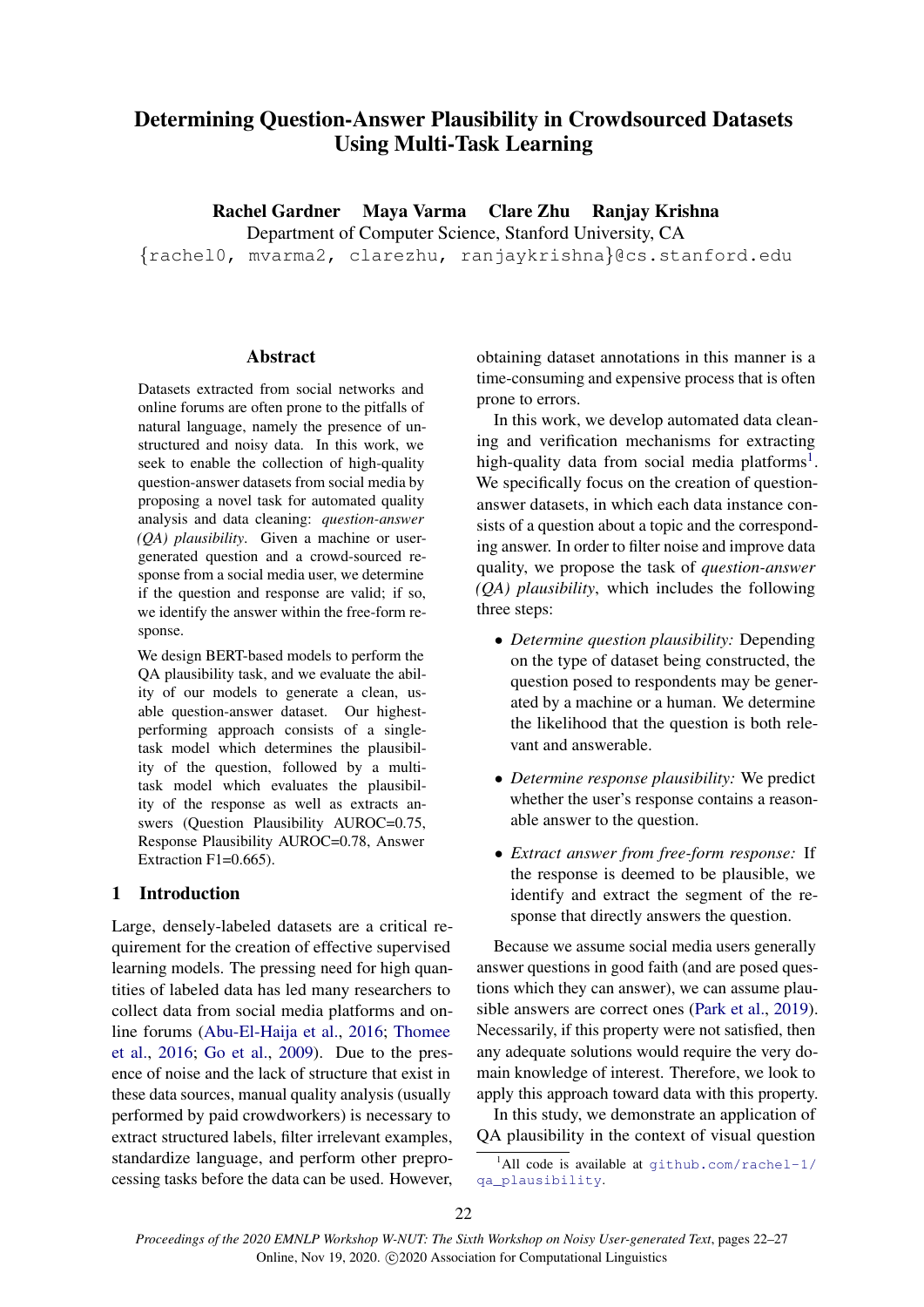answering (VQA), a well-studied problem in the field of computer vision [\(Antol et al.,](#page-4-3) [2015\)](#page-4-3). We assemble a large VQA dataset with images collected from an image-sharing social network, machinegenerated questions related to the content of the image, and responses from social media users. We then train a multitask BERT-based model and evaluate the ability of the model to perform the three subtasks associated with QA plausibility. The methods presented in this work hold potential for reducing the need for manual quality analysis of crowdsourced data as well as enabling the use of questionanswer data from unstructured environments such as social media platforms.

## 2 Related Work

Prior studies on the automated labeling task for datasets derived from social media typically focus on the generation of noisy labels; models trained on such datasets often rely on weak supervision to learn relevant patterns. However, approaches for noisy label generation, such as Snorkel [\(Ratner](#page-4-4) [et al.,](#page-4-4) [2017\)](#page-4-4) and CurriculumNet [\(Guo et al.,](#page-4-5) [2018\)](#page-4-5), often use functions or other heuristics to generate labels. One such example is the Sentiment140 dataset, which consists of 1.6 million tweets labeled with corresponding sentiments based on the emojis present in the tweet [\(Go et al.,](#page-4-1) [2009\)](#page-4-1). In this case, the presence of just three category labels (positive, neutral, negative) simplifies the labeling task and reduces the effects of incorrect labels on trained models; however, this problem becomes increasingly more complex and difficult to automate as the number of annotation categories increases.

Previous researchers have studied question relevance by reasoning explicitly about the information available to answer the question. Several VQA studies have explicitly extracted premises, or assumptions made by questions, to determine if the original question is relevant to the provided image [\(Mahendru et al.,](#page-4-6) [2017;](#page-4-6) [Prabhakar et al.,](#page-4-7) [2018\)](#page-4-7). A number of machine comprehension models have been devised to determine the answerability of a question given a passage of text [\(Rajpurkar et al.,](#page-4-8) [2018;](#page-4-8) [Back et al.,](#page-4-9) [2020\)](#page-4-9). In contrast, we are able to leverage the user's freeform response to determine if the original question was valid. Our model is also tasked with supporting machine-generated questions, which may be unanswerable and lead to noisy user-generated responses.

While the concept of answer plausibility in user

responses has also been previously explored, existing approaches use hand-crafted rules and knowledge sources [\(Smith et al.,](#page-5-1) [2005\)](#page-5-1). By using a learned approach, we give our system the flexibility to adapt with the data and cover a wider variety of cases.

#### 3 Dataset

The dataset consists of questions and responses collected from an image-sharing social media platform. We utilize an automated question-generation bot in order to access public image posts, generate a question based on image features, and record data from users that replied to the question, as shown in [Figure 1](#page-1-0) [\(Krishna et al.,](#page-4-10) [2019\)](#page-4-10). Because the question-generation bot was designed to maximize information gain, it generates questions across a wide variety of categories, including objects, attributes, spatial relationships, and activities (among others). For the sake of space, we refer readers to the original paper for more information on the method of question generation and diversity of the resulting questions asked. All users that contributed to the construction of this dataset were informed that they were participating in a research study, and IRB approval was obtained for this work. For the privacy of our users, the dataset will not be released at this time. Rather than focus on the specific dataset, we wish to instead present a general method for cleaning user-generated datasets and argue its generality even to tasks such as visualquestion-answering.

<span id="page-1-0"></span>

Figure 1: *An example question and response pair collected from social media.* Note that since the questions are generated by a bot, the question may not always be relevant to the image, as demonstrated here.

The dataset was labeled by crowdworkers on Amazon Mechanical Turk (AMT), who performed three annotation tasks, as shown in [Table 1:](#page-2-0) (1) determine if the question was plausible, (2) deter-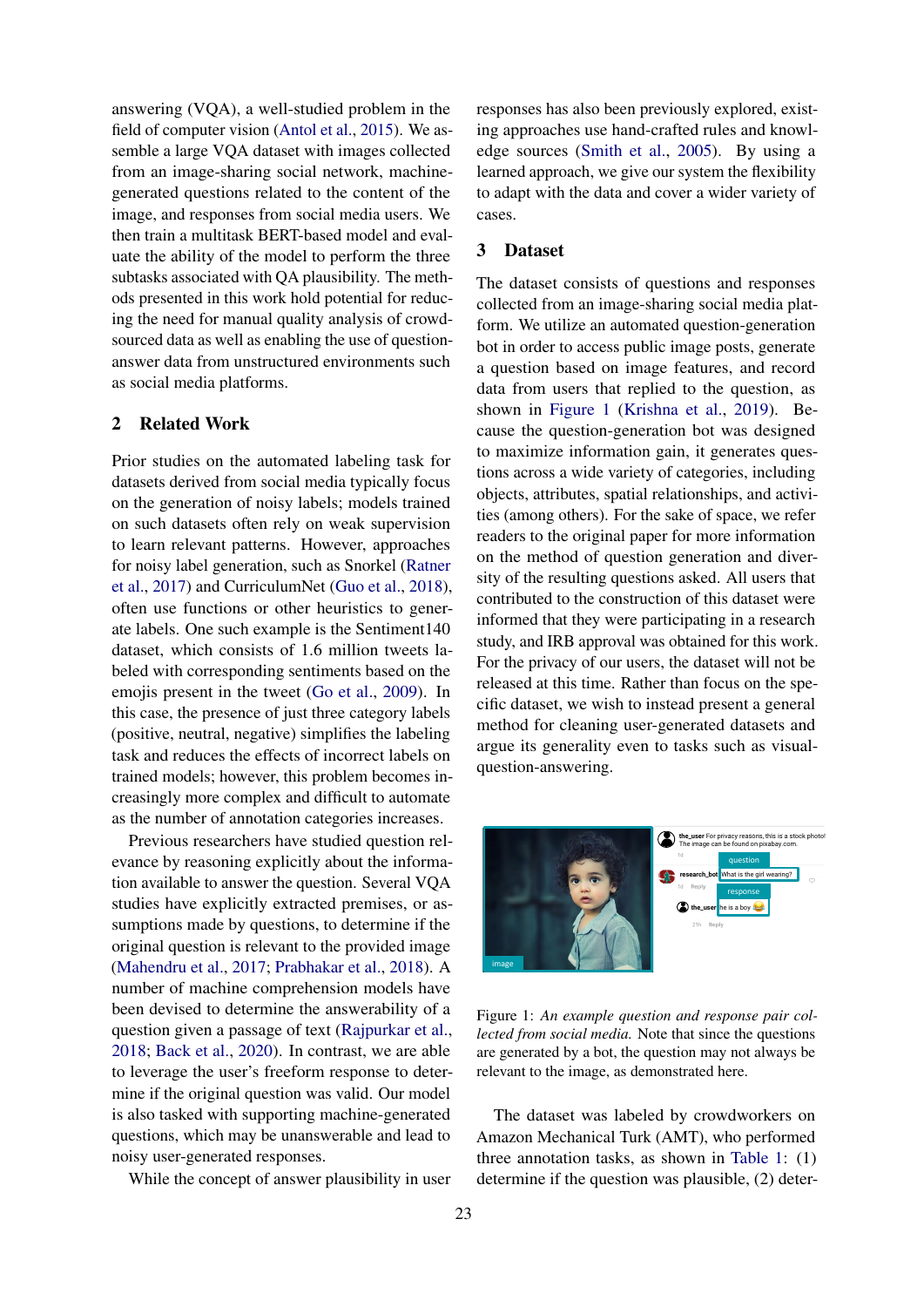

Figure 2: *Overview of the QA plausibility task, with representative examples*. Given a question and user response, we determine if the question and response are plausible given the image. If so, we then extract a structured answer label from the response.

<span id="page-2-0"></span>

| #              |   | <b>Example Question/Response</b> | Plausible? | $\%$             | t        |
|----------------|---|----------------------------------|------------|------------------|----------|
|                |   | What is on the table?            |            | 50.6             |          |
|                | R | beet and carrot juice©©          |            |                  |          |
| $\mathfrak{D}$ |   | What is the person doing?        |            | $\Omega$<br>22.8 |          |
|                | R | not much lol                     |            |                  | k        |
| 3.             |   | What is on top of the cake?      | N          | 11.4             |          |
|                | R | that is not cake that's chicken  |            |                  | $\Omega$ |
|                |   | What is the hamster doing?       | N          | 15.3             | 11       |
|                | R | that is not a hamster            |            |                  | W        |

Table 1: *Representative examples of cases present in the data, and the percentage of examples represented by each class in our dataset.* Examples (1) and (2) have valid questions that accurately refer to the corresponding images, while (3) and (4) do not correctly refer to objects in the image. However, in example (3), the user identifies the error made by the bot and correctly refers to the object in the image; as a result, this response is classified as valid.

mine if the response was plausible, and (3) if the response was deemed to be plausible, extract an answer span. Plausible questions and answers are defined as those that accurately refer to the content of the image.

It is important to note that since the questiongeneration process is automated, the question could be unrelated to the image due to bot errors; however, in such situations where the question is deemed to be implausible, the response may still be valid if it accurately refers to the content of the image. If the response is judged to be plausible, the AMT crowdworker must then extract the answer span from the user's response. In order to capture the level of detail we required (while discouraging AMT crowdworkers from simply copy/pasting the entire response), we set the maximum length of an answer span to be five words for the labeling step. However, the final model itself is not limited o answers of any particular length.

For cost reasons, each example was labeled by only one annotator. While we could have averaged labels across annotators, we found that the majority of the labeling errors were due to misunderstandngs of the non-standard task, meaning that errors were localized to particular annotators rather than randomly spread across examples. This issue was mitigated by adding a qualifying task and manually reviewing a subset of labels per worker for the final data collection.

While one might expect images to be necessary (or at least helpful) for determining question and response plausibility, we found that human annotators were able to determine the validity of the inputs based solely on text without the need for the accompanying image. In our manual analysis of several hundred examples (approximately 5% of the dataset), we found that every example which required the image to label properly could be categorized as a "where" question. When the bot asked questions of the general form "where is the X" or "where was this taken," users assumed our bot had basic visual knowledge and was therefore asking a question not already answered by the image (such as "where is the dog now" or "what part of the world was this photo taken in"). This led to valid responses that did not pertain to image features and were therefore not helpful for training downstream models. [Table 2](#page-3-0) gives one such example. Once we removed these questions from the dataset, we could not find a single remaining example that required image data to label properly. As a result, we were able to explore the QA plausibility task in a VQA setting, despite not examining image features.

Our preprocessing steps and annotation procedure resulted in a total of 7200 question-response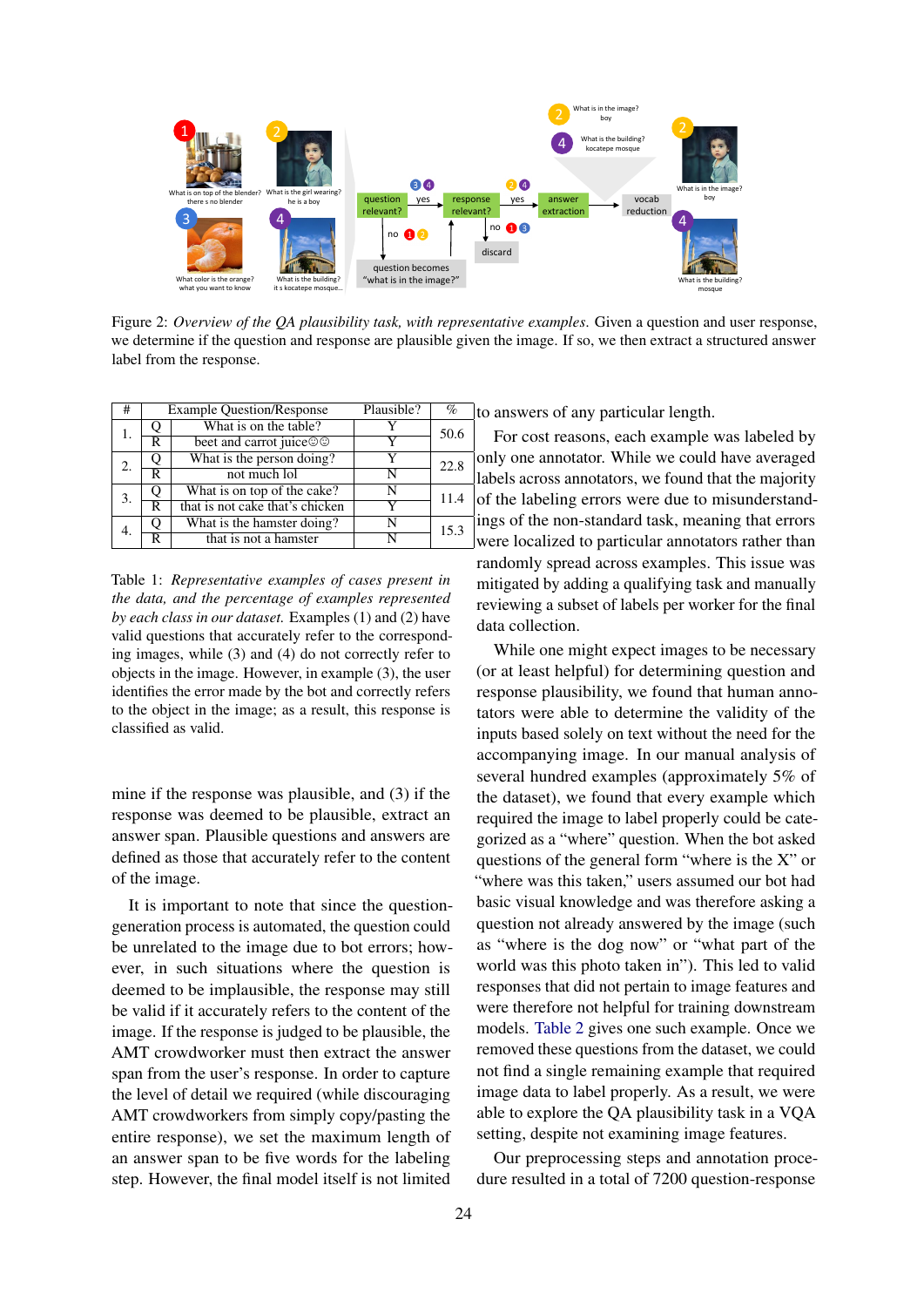<span id="page-3-0"></span>

|  | <b>Example Question/Response</b> | Valid' |
|--|----------------------------------|--------|
|  | Where is the dog?                |        |
|  | sitting next to me on the sofa   |        |

Table 2: *Example requiring analysis of the original image (removed from dataset along with other "where" questions which often lead to confusion)*.

pairs with answer labels. We use a standard split of 80% of the dataset for training, 10% for validation, and 10% for testing.

## 4 Models and Experiments

Model Architecture: As shown in [Figure 3,](#page-3-1) we utilized a modified BERT model to perform the three sub-tasks associated with QA plausibility. The model accepts a concatenation of the machinegenerated question and user response as input, with the [CLS] token inserted at the start of the sentence and the [SEP] token inserted to separate the question and response.

<span id="page-3-1"></span>

Figure 3: *Model architecture.* The question and user response serve as input to a modified BERT model, which will output question plausibility, response plausibility, and an answer label.

In order to perform the question plausibility classification task, the pooled transformer output is passed through a dropout layer (p=0.5), fully connected layer, and a softmax activation function. An identical approach is used for response plausibility classification. To extract the answer span, encoded hidden states corresponding to the last attention block are passed through a single fully connected layer and softmax activation; this yields two probability distributions over tokens, with the first representing the start token and the second representing the end token. The final model output includes the probability that the question and response are plausible, with each expressed as a score between 0 and 1; if the response is deemed to be plausible, the model also provides the answer label, which is expressed as a substring of the user response.

Experiments: We utilized a pretrained BERT Base Uncased model, which has 12 layers, 110 million parameters, a hidden layer size of 768, and a vocabulary size of 30,522. We trained several single-task and multi-task variants of our model in order to measure performance on the three subtasks associated with QA plausibility. In the multi-task setting, loss values from the separate tasks are combined; however, an exception to this exists if the user's response is classified as implausible. In these cases, the answer span extraction loss is manually set to zero and the answer extraction head is not updated.

We evaluated performance on question and response plausibilities by computing accuracy and AUC-ROC scores. Performance on the answer span extraction task was evaluated with F1 scores, which measure overlap between the predicted answer label and the true answer [\(Rajpurkar et al.,](#page-4-8) [2018\)](#page-4-8).

#### 5 Results

We investigated performance of our BERT model on the various subtasks associated with QA plausibility. Results are summarized in [Table 3.](#page-4-11) Singletask models trained individually on the subtasks achieved an AUC-ROC score of 0.75 on the question plausibility task, an AUC-ROC score of 0.77 on the response plausibility task, and an F1 score of 0.568 on the answer extraction task. A multitask model trained simultaneously on all three tasks demonstrated decreased performance on the question and response plausibility tasks when compared to the single-task models. We found that the highest performance was achieved when a single-task model trained on the question plausibility task was followed by a multi-task model trained on both the response plausibility and answer extraction tasks; this model achieved an AUC-ROC score of 0.75 on question plausibility, an AUC-ROC score of 0.79 on response plausibility, and an F1 score of 0.665 on answer extraction.

Our results suggest that multi-task learning is most effective when the tasks are closely related, such as with response plausibility and answer extraction. Since the BERT architecture is extremely quick for both training and evaluation, we found that the increase in performance afforded by using a single-task model and multi-task model in series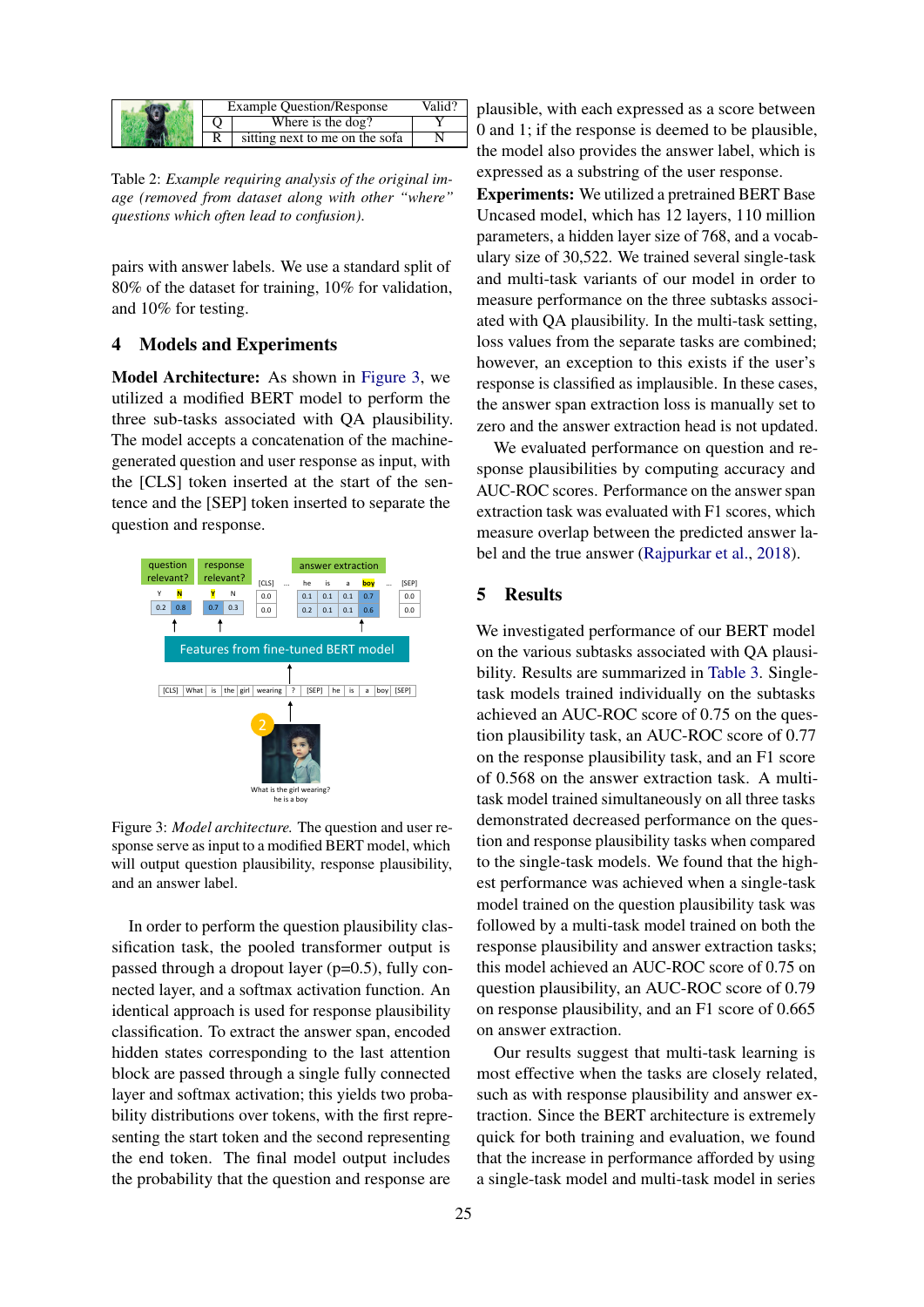<span id="page-4-11"></span>

| <b>Combined Task</b>            | <b>Question Plausibility</b> |              | <b>Response Plausibility</b> |                          | <b>Answer Extraction</b> |
|---------------------------------|------------------------------|--------------|------------------------------|--------------------------|--------------------------|
|                                 | Acc                          | <b>AUROC</b> | Acc                          | <b>AUROC</b>             | F1                       |
| Question Plausibility (QP) only | 65.51%                       | 0.7488       |                              | $\overline{\phantom{0}}$ |                          |
| Response Plausibility (RP) only |                              |              | 64.62%                       | 0.7674                   |                          |
| Answer Extraction only          |                              |              |                              |                          | 0.568                    |
| RP and Answer Extraction        |                              |              | 70.13%                       | 0.7870                   | 0.665                    |
| QP, RP and Answer Extraction    | 63.90%                       | 0.6803       | 60.91%                       | 0.6881                   | 0.6160                   |

Table 3: *Model Evaluation Metrics.* Performance metrics of our model are shown here. Multi-task learning helps improve performance when the model is simultaneously trained on the response plausibility and answer extraction subtasks, but decreases performance when the model is simultaneously trained on all three subtasks.

was worth the overhead of training two separate models. It is worth noting that a more complicated model architecture might have been able to better accommodate the loss terms from all three subtasks, but we leave such efforts to future work.

# 6 Discussion

Deep learning studies are often hindered by lack of access to large datasets with accurate labels. In this paper, we introduced the question-answer plausibility task in an effort to automate the data cleaning process for question-answer datasets collected from social media. We then presented a multitask deep learning model based on BERT, which accurately identified the plausibility of machinegenerated questions and user responses as well as extracted structured answer labels. Although we specifically focused on the visual question answering problem in this paper, we expect that our results will be useful for other question-answer scenarios, such as in settings where questions are user-generated or images are not available.

Overall, our approach can help improve the deep learning workflow by processing and cleaning the noisy and unstructured natural language text available on social media platforms. Ultimately, our work can enable the generation of large-scale, highquality datasets for artificial intelligence models.

#### References

- <span id="page-4-0"></span>Sami Abu-El-Haija, Nisarg Kothari, Joonseok Lee, Paul Natsev, George Toderici, Balakrishnan Varadarajan, and Sudheendra Vijayanarasimhan. 2016. [Youtube-8m: A large-scale video classifica](http://arxiv.org/abs/1609.08675)[tion benchmark.](http://arxiv.org/abs/1609.08675)
- <span id="page-4-3"></span>Stanislaw Antol, Aishwarya Agrawal, Jiasen Lu, Margaret Mitchell, Dhruv Batra, C. Lawrence Zitnick,

and Devi Parikh. 2015. [VQA: Visual Question An](https://arxiv.org/abs/1505.00468)[swering.](https://arxiv.org/abs/1505.00468)

- <span id="page-4-9"></span>Seohyun Back, Sai Chetan Chinthakindi, Akhil Kedia, Haejun Lee, and J. Choo. 2020. [Neurquri: Neu](https://iclr.cc/virtual_2020/poster_ryxgsCVYPr.html)[ral question requirement inspector for answerability](https://iclr.cc/virtual_2020/poster_ryxgsCVYPr.html) [prediction in machine reading comprehension.](https://iclr.cc/virtual_2020/poster_ryxgsCVYPr.html) In *ICLR*.
- <span id="page-4-1"></span>Alec Go, Richa Bhayani, and Lei Huang. 2009. [Twitter](http://cs.stanford.edu/people/alecmgo/papers/TwitterDistantSupervision09.pdf) [sentiment classification using distant supervision.](http://cs.stanford.edu/people/alecmgo/papers/TwitterDistantSupervision09.pdf)
- <span id="page-4-5"></span>Sheng Guo, Weilin Huang, Haozhi Zhang, Chenfan Zhuang, Dengke Dong, Matthew R. Scott, and Dinglong Huang. 2018. [Curriculumnet: Weakly super](http://arxiv.org/abs/1808.01097)[vised learning from large-scale web images.](http://arxiv.org/abs/1808.01097) *CoRR*, abs/1808.01097.
- <span id="page-4-10"></span>Ranjay Krishna, Michael Bernstein, and Li Fei-Fei. 2019. [Information maximizing visual question gen](http://arxiv.org/abs/1903.11207)[eration.](http://arxiv.org/abs/1903.11207) *CoRR*, abs/1903.11207.
- <span id="page-4-6"></span>Aroma Mahendru, Viraj Prabhu, Akrit Mohapatra, Dhruv Batra, and Stefan Lee. 2017. [The](http://arxiv.org/abs/1705.00601) [promise of premise: Harnessing question premises](http://arxiv.org/abs/1705.00601) [in visual question answering.](http://arxiv.org/abs/1705.00601) *EMNLP 2017*, abs/1705.00601.
- <span id="page-4-2"></span>Junwon Park, Ranjay Krishna, Pranav Khadpe, Li Fei-Fei, and Michael Bernstein. 2019. [Ai-based request](https://www.aaai.org/ojs/index.php/HCOMP/article/view/5282) [augmentation to increase crowdsourcing participa](https://www.aaai.org/ojs/index.php/HCOMP/article/view/5282)[tion.](https://www.aaai.org/ojs/index.php/HCOMP/article/view/5282) *Proceedings of the Seventh AAAI Conference on Human Computation and Crowdsourcing*.
- <span id="page-4-7"></span>Prakruthi Prabhakar, Nitish Kulkarni, and Linghao Zhang. 2018. [Question relevance in visual question](http://arxiv.org/abs/1807.08435) [answering.](http://arxiv.org/abs/1807.08435) *arXiv preprint abs/1807.08435*.
- <span id="page-4-8"></span>Pranav Rajpurkar, Robin Jia, and Percy Liang. 2018. [Know what you don't know: Unanswerable ques](http://arxiv.org/abs/1806.03822)[tions for squad.](http://arxiv.org/abs/1806.03822) *Association for Computational Linguistics (ACL)*, abs/1806.03822.
- <span id="page-4-4"></span>Alexander Ratner, Stephen H. Bach, Henry R. Ehrenberg, Jason Alan Fries, Sen Wu, and Christopher Ré. 2017. [Snorkel: Rapid training data creation with](http://arxiv.org/abs/1711.10160) [weak supervision.](http://arxiv.org/abs/1711.10160) *CoRR*, abs/1711.10160.